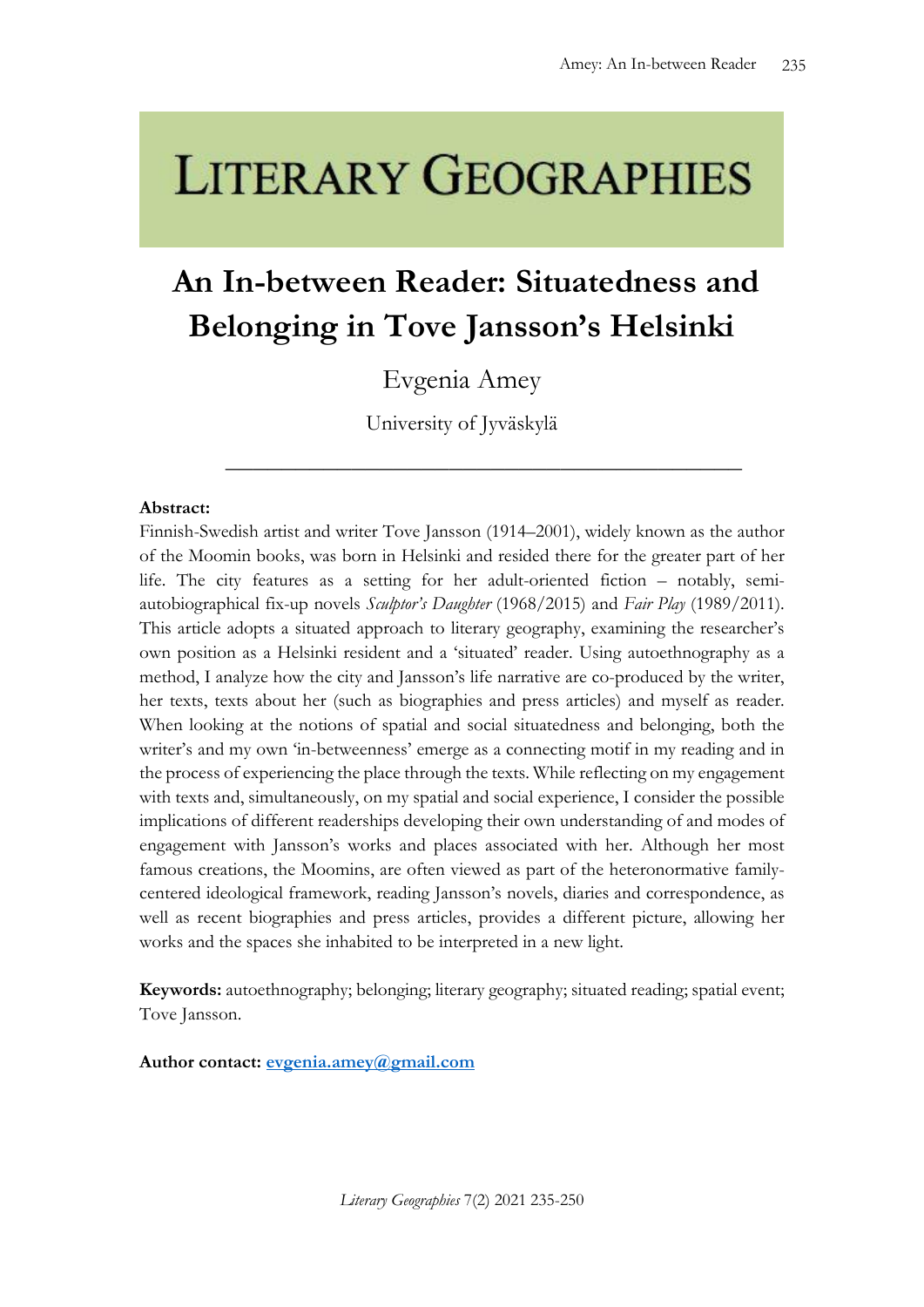#### **Introduction**

Readers of fiction rarely act as merely passive 'receivers' of texts: they (re)interpret, (re)imagine and co-construct narratives alongside the authors (e.g. Rosenblatt 1982; Sharp 2000). Rosenblatt (1982) described the dynamics of the reader-text relationship as a 'transaction' in which both the reader and the text affect each other. Readers' socio-spatial experience and their prior history of engagement with fiction through various media shape the way they interact with the text (Bogdan, Cunningham and Davis 2000; Brooks and Browne 2012); furthermore, the reader-text relationship is not static but constantly evolving. Consider, for example, an instance of rereading a book a decade or two after first becoming acquainted with it – the reader's situation has likely changed and engaging again with the same text will be a different experience comparing to the initial reading.

With regards to the reader-text relationship in the context of extra-textual geographies (Hones 2014), it has been observed that while the reading is often informed by the reader's prior lived geographic experience, fictional texts can also, in turn, affect the way places are perceived in the course of the reading and after it is finished (Thurgill and Lovell 2019). In two articles previously published in *Literary Geographies*, Jon Anderson (2015) and James Thurgill (2018) have effectively used an autoethnographic approach when analyzing how their own spatial experiences intertwined with and affected their readings of fictional texts.

Analyzing the interplay of social and spatial contexts in which the reception of a literary text (or other media production) occurs presents a curious – though at times, daunting – task, taking into consideration multiple parties and elements that come into play. Socioeconomic, political and cultural factors, own lived experiences, places visited, spaces inhabited, history of engagement with fiction, preferences with regards to media channels, forms and genres, as well as 'intentions, (re)interpretations, social contexts, physical materialities, imaginations, personal memories and collective histories' (Anderson 2015: 126) can all affect the reception of the text for a given reader.

In this paper, I adopt a situated approach to literary geographies, focusing on both spatial and social contexts in which I, as a 'situated' reader, engage with literary works of Finnish-Swedish artist and writer Tove Jansson (1914–2001). While Jansson is predominantly known as the author and illustrator of the books and comic strips about the Moomins, she was also a painter and illustrator and, in addition, authored a number of adult-oriented books. In this article I focus primarily on Jansson's later novels, *Sculptor's Daughter* (1968/2015) and *Fair Play* (1989/2011).

I use the autoethnographic method, reflecting on my reading and drawing on fieldwork in Helsinki, Finland, the city where Jansson lived and worked and where I myself currently reside. I examine how my 'spatial' reading of her works and her biographical narratives is informed by my own experience of the city. Furthermore, I look at how the texts written by and about Jansson shape my view of the city and these specific locations and affect the meanings I attribute to them. I utilize the concept of belonging to analyze the way in which my situatedness influences the way the texts unravel into a 'spatial event' (Hones 2008, 2014).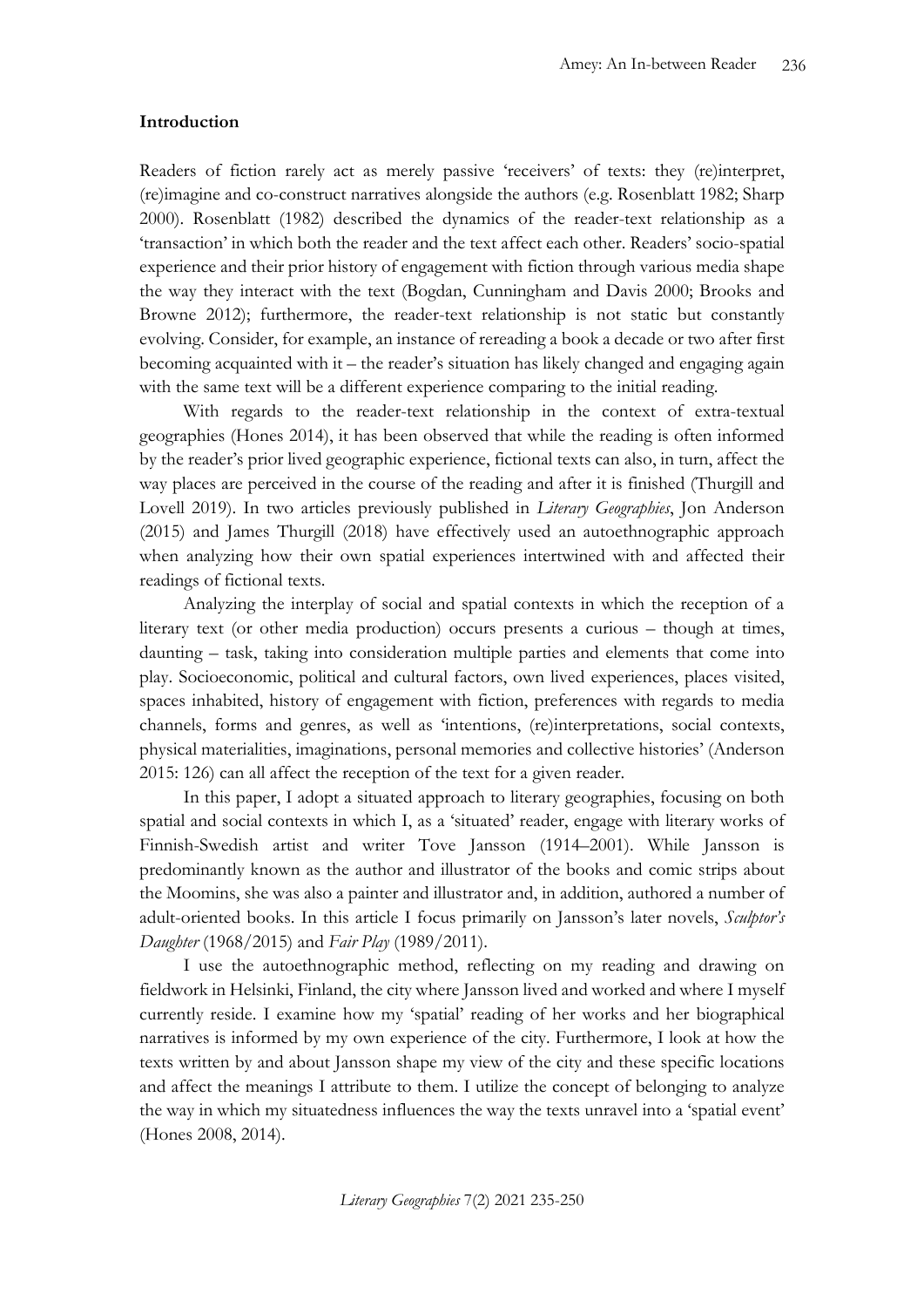#### **Theoretical framework: Assemblage, situatedness and belonging**

The concept of 'situated knowledges,' introduced by Donna Haraway (1988), stems from the view that our experiences are always dependent on our position, which influences our point of view and understanding of things – and, thus, all knowledge is essentially situated. While an author's situatedness is regarded as defining the way the text is produced, in this paper I focus on reception of the text and specifically on a situated reader. Haraway particularly emphasizes the collective dimension of situated knowledge, indicating that it is 'about communities, not about isolated individuals' (590); in addition, a number of scholars researching reader response similarly indicate that texts are read collectively in a cultural context (Bogdan, Cunningham and Davis 2000; Brooks and Browne 2012). At the same time, since reading can also be largely affected by personal factors, the individual dimension may likewise often be of great importance.

A multitude of factors come into play as a reader engages with and co-constructs the text: the author's and the reader's respective positions and the way they interrelate; the characteristics of the text itself; and the spatial, social, cultural and political contexts in which the work is created and in which it is (re)interpreted by different audiences have all been noted to have an effect on both individual and collective readings (Bogdan, Cunningham and Davis 2000; Sharp 2000; Pearce 2002; Brooks and Browne 2012). Hones (2008, 2014) also draws attention to other actors – including, for instance, translators, editors, publishers and distributors of literary works – who may affect the encounter with the text; the format and the medium through which the text is accessed also play an important role.

Considering that a given reader's position often changes throughout their life, the same texts might be perceived differently at different times: the reader's social and spatial situatedness, changing views and preferences, socioeconomic and political context, and the fact that the reader constantly engages with other texts in a variety of media will undoubtedly affect the meanings assigned to a given text at a given time (Bogdan, Cunningham and Davis 2000; Brooks and Browne 2012), whether or not a later rereading occurs.

In his earlier article, Anderson (2015) has utilized an assemblage approach to literary geographies when studying personal geographies of reception. Linking Deleuze and Guattari's assemblage theory and the relational approach utilized in social sciences to Hones' (2008, 2014) conceptualization of the text as a 'spatial event,' Anderson suggests looking closely at the 'components' that affect the production and consumption of the text. These components, or parts, that together form the 'event' of the fictional text, are interconnected and everchanging (Nail 2017). Anderson focuses specifically on his own geographical situatedness as a reader, taking into account a combination of factors that affect the way he co-produces the extra-textual space (Hones 2014).

Similarly, when I look at my situatedness and the many ways in which I belong (or don't belong) in terms of an assemblage, I consider the combination of elements that are influencing my reading of texts by and about Jansson. My current location; my relationship with Helsinki; places I used to live; my cultural background, beliefs and attitudes; languages I speak; my gender, trade, everyday practices, modes of reading, preferences with regards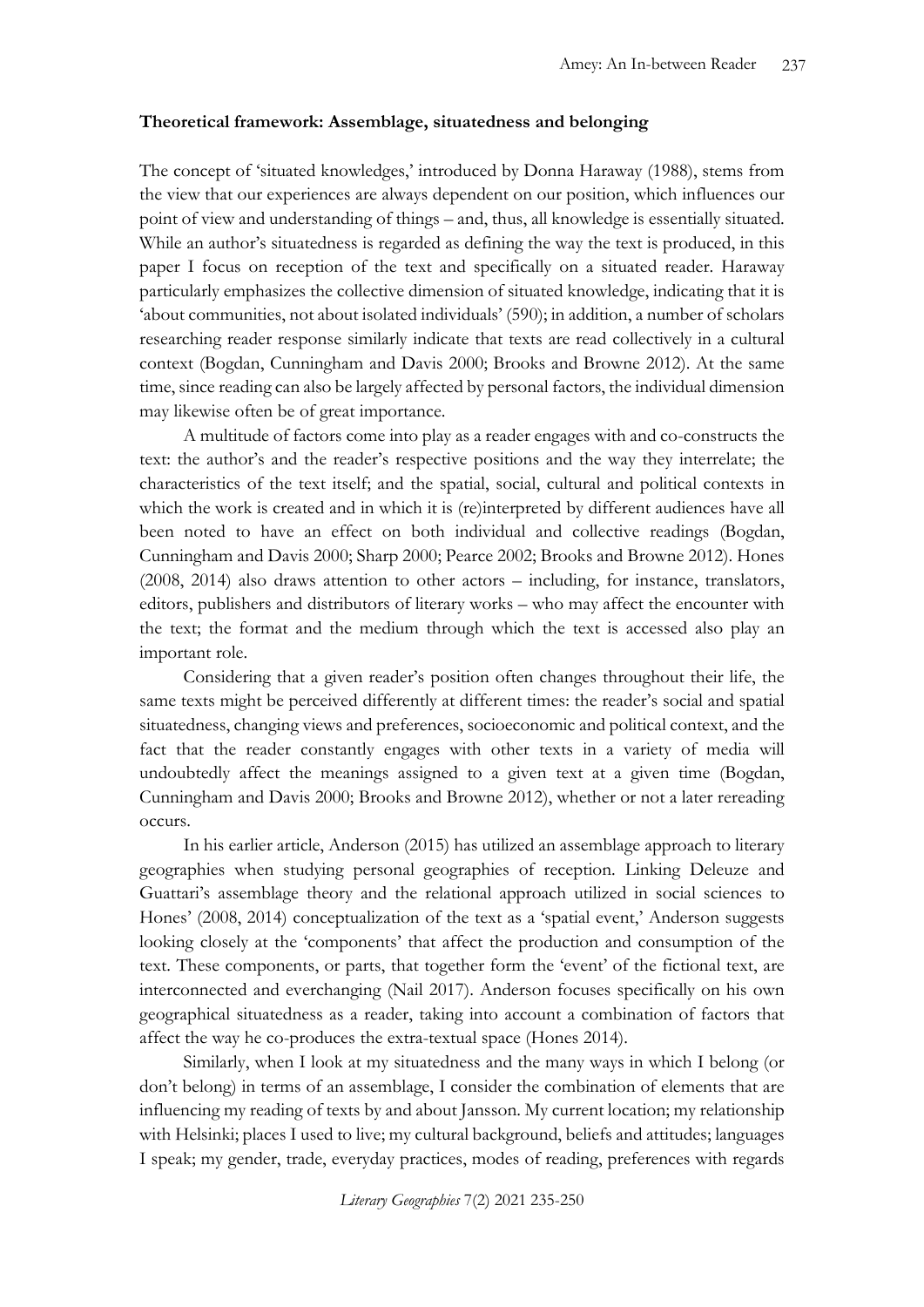to fiction, choice of texts to read; my relationship with Jansson's works; and finally my assumptions about her based on her works, diaries and correspondence, biographies, and press publications – all these components, their combination and interconnections affect my current reading, while the constant changes to these factors will affect my future perception of these texts.

In this paper I draw on theories of situatedness, also keeping in mind the usefulness of the assemblage approach when studying individual reader response. I conceptualize my situatedness and its influence on my interaction with the text in terms of socio-spatial belonging. The fluidity (Lähdesmäki et al. 2016) and, at the same time, vagueness (Antonsich 2010a) of belonging as a concept is often recognized by scholars, yet it continues to be used and provides a suitable framework for this study.

Belonging has been theorized as a combination of social categories (or groups) in which individuals are placed or place themselves; these categories include, among others, gender, ethnicity, cultural background and class (Yuval-Davis 2006). Being a part of multiple groups simultaneously means occupying different social locations, as the groups are positioned along multiple power axes (Yuval-Davis 2006). The resulting combination of these multiple and constantly changing identities and belongings can also be viewed in terms of an assemblage.

While I recognize the importance of collective dimension in the reception of texts, especially in cultural, ethnic and linguistic contexts, individual dimensions of reading and geographic experience appear prominently in my study, as well as in two earlier mentioned studies (Anderson 2015; Thurgill 2018). In this way, I consider Antonsich's work on belonging particularly applicable: he draws on early works by humanistic geographers (Yi-Fu Tuan and Edward Relph, among others) when considering the 'personal, intimate, existential' (Antonsich 2010b: 129) relationship between an individual person and a place, which is based on personal histories and memories, as much as on socioeconomic and cultural situatedness.

Although I offer my perspective – that of a foreign-born Finnish resident and a reader of Tove Jansson's works, acknowledging the socio-spatial situatedness of my reading, I do not aim at objectivity or propose that my reading is representative of the position of any single cultural or ethnic group. While, in light of the current relatively liberal political climate in Europe, the pro-equality interpretation of Jansson's works is shared by many, my perspective is subjective and affected by my personal experience of place and of the texts.

#### **Materials and methods: Situated reading of Jansson's novels and locating her biographical narrative**

In the current study, I draw on my experience of reading texts written by and about Tove Jansson, while residing in Helsinki, the city she was born in and where she lived for the greater part of her life. In these 'situated encounters with literature' (McLaughlin 2016: 126) I reflect on the socio-spatial context in which I engage with the texts, focusing on my relationship with the city and the way my geographical experience affects and is affected by the reading.

*Literary Geographies* 7(2) 2021 235-250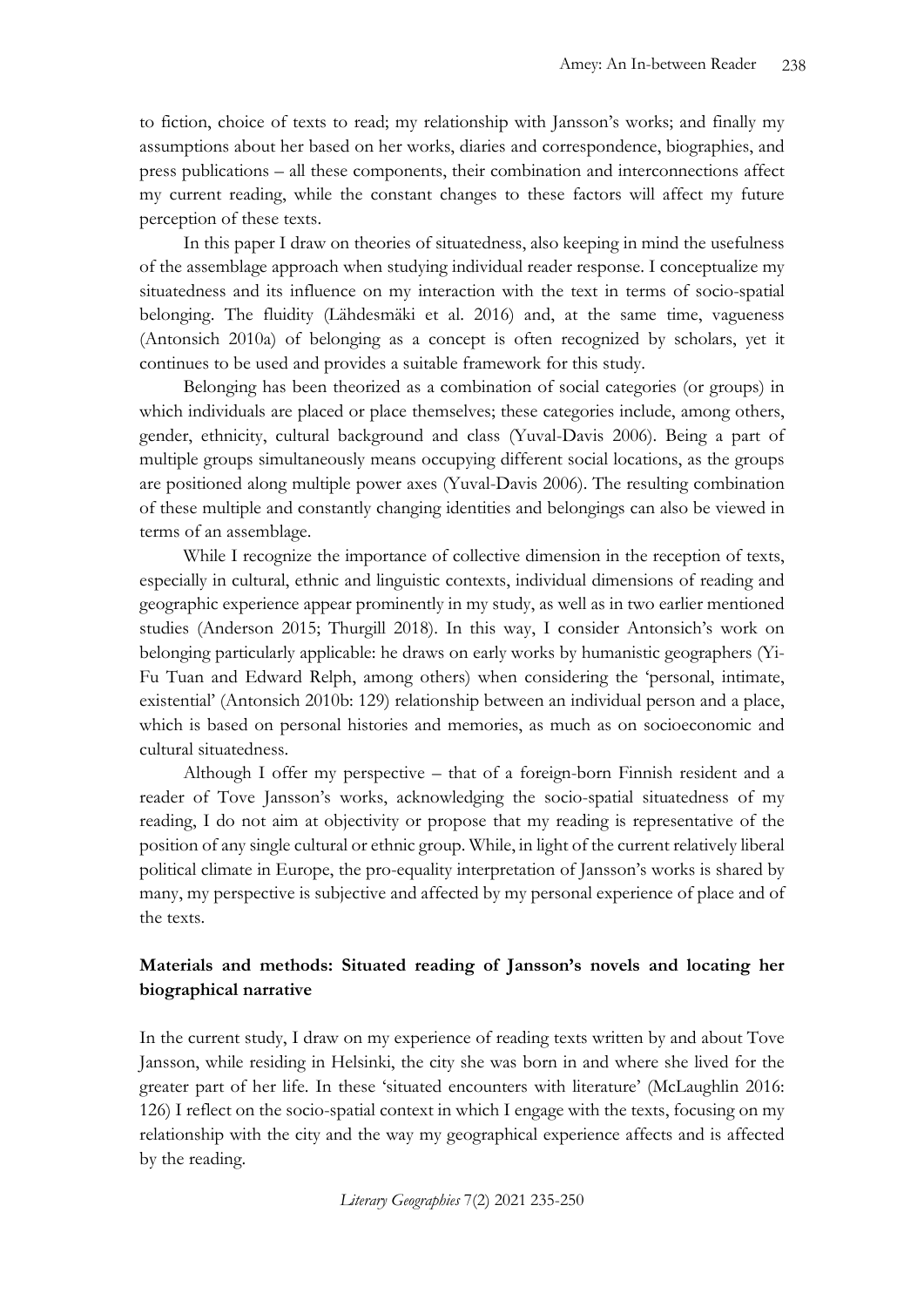The two prose titles I discuss are *Sculptor's Daughter* and *Fair Play*, semiautobiographical fix-up novels, comprised of connected short stories which can be read as stand-alones. *Sculptor's Daughter* is a fictionalized childhood memoir, while *Fair Play*, in a similarly fictionalized and thinly veiled manner, focuses on Jansson's relationship with her lifelong female partner Tuulikki Pietilä, who was an influential graphic artist in her own right. Additional textual data, used in the analysis of the narratives constructed about Jansson by different parties, include English-language press articles, such as those published in *The Guardian* (Rix 2010; Dening 2017) and *Autostraddle* (Williams 2018) – these include examples of media coverage which are likely to affect audiences' perception of Jansson's life and works. I also look at recent online articles published on the official Moomin Characters Ltd. website (2018, 2019a, 2019b). Moomin Characters Ltd., a company currently chaired by Jansson's niece, Sophia Jansson, is the Moomin copyright owner.

With regards to Jansson's biographical information, I draw heavily on the authorized biography *Tove Jansson: Life, Art, Words* by Boel Westin (2014), which is based on Westin's doctoral dissertation research conducted in collaboration with Jansson herself. The biography features excerpts from (or refers to) Jansson's private diaries and correspondence, unpublished manuscripts and drawings which, as part of her private archive, were provided by Jansson herself as research material. Westin's work is often used as an information source with regards to Jansson's biography and is frequently referred to in press articles on Jansson.

While the two earlier-mentioned studies (Anderson 2015; Thurgill 2018) have successfully utilized the autoethnographic approach, my own previous work on spatially arranged walking practices (Amey 2019) has also been of an autoethnographic nature. In light of these examples, autoethnography can prove to be a suitable methodological approach in studying literary geographies, providing a way to critically reflect on researchers' own geographic experience, personal histories of place attachments and engagement with fiction to gain insights into geographically situated reader response. Using the approach in the current study allowed me to analyze my own situatedness, correlating the way I engage with the text to my geographical and social experience.

In the course of the autoethnographic fieldwork, I visited places with biographical connections to Jansson in the Helsinki inner-city area – including apartment buildings where she lived at different times of her life, places she frequented, sites that inspired or were featured in her works, as well as her grave. While a number of Jansson-related visits – in June and December 2017, and January and October 2019 – have been done in the company of Elina Huttunen, a friend and a fellow literary enthusiast, on other occasions I conducted the visits on my own.

#### **Results**

#### **The story and the storyteller**

Jansson 'never consciously sat down herself to write the story of her life, but there are many lesser texts and presentations' (Westin 2014: 22): she told her own life story in the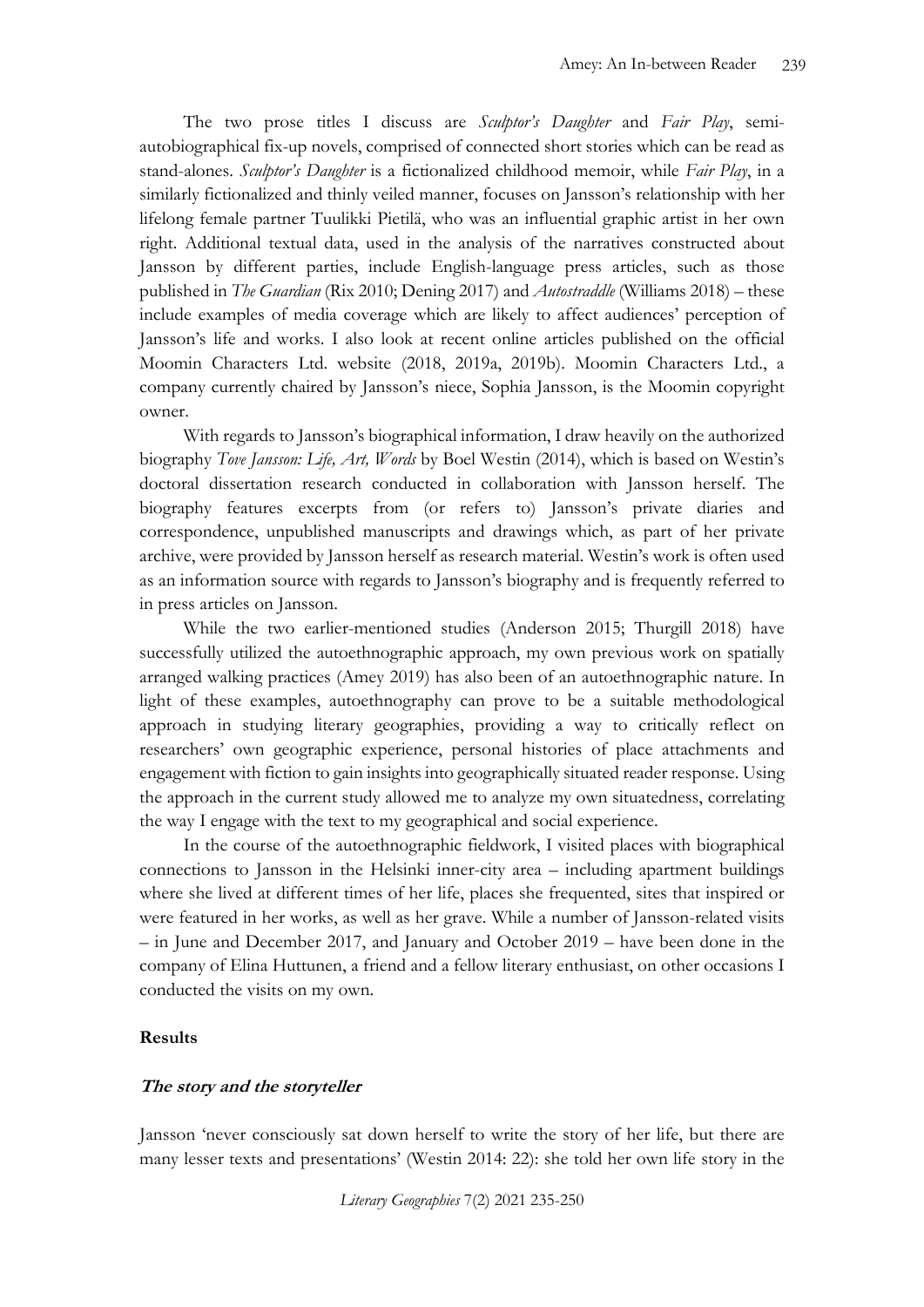semi-autobiographical novels and by collaborating with researcher Boel Westin on an authorized biography (2014); her diaries and, in particular, her correspondence – originally unintended for wider audiences, but referred to in the biography and published in part (Jansson 2014/2019) – also give her own account of her life and work. In addition, there are multiple parties who tell and retell her life narrative: media, relatives and acquaintances, researchers, publishers, editors, site developers, museum curators, authorities, businesses – including Moomin Characters Ltd. – and, of course, the readers. Depending on who tells her story and in which context, the narrative may differ quite a lot: whether she lived alone on an island (as was indicated in the author introduction of the Puffin edition of the Moomin books), lived a bohemian life and constantly threw parties instead (e.g. Happonen 2014), valued solitude, exhibited a degree of workaholism (Westin 2014), or, being ahead of her times, was an example of an independent female artist and a feminist (e.g. Dening 2017; Moomin Characters Ltd. 2018) – all these versions of her have been constructed at different times and for different purposes, and some are more accurate than others.

While Jansson was a known figure in Finland and Sweden, details about her life and other artistic works generally remained somewhat unknown to international audiences until the 2000s. Close to the centenary of her birth in 2014 and in subsequent years, a number of press publications in Finnish, Swedish and English have shed light on different aspects of her life and works.

As a result of the liberal changes in the socio-cultural and political environment in Western countries, a different side of Jansson's life and persona is now being recognized and often represented in research (Westin 2014; Wells 2019) and, lately, also in the media. Her career as a female artist and a writer, her social and political views, her queer lifestyle and corresponding themes in her works (including the Moomin books) have attracted substantial attention in recent years, in light of growing recognition of LGBTQ+ issues in many countries. For instance, the articles published on Moomin Characters Ltd. website (2018, 2019a, 2019b) are remarkable in that they challenge heteronormative view of Jansson's works, shed light on her political views and openly tell about her sexuality – especially in the three part entry on her same-sex relationships published in June 2019. One of the articles specifically underlines that Jansson and Pietilä were 'the first couple in Finland representing the same gender at the Independence Day reception at Presidential Palace' (Moomin Characters Ltd. 2018), and further draws attention to the fact that she 'represented the first generation of women in Finland who had the right to vote' and presents her as a proponent of equality. It is worth mentioning that Jansson's same-sex relationships, especially her lifelong partnership with Pietilä, used to be habitually omitted until recently – after all, she wrote children's books and 'gayness is coded as dangerous for children' (Williams 2018).

The two articles published in *The Guardian* (Rix 2010; Dening 2017), drawing on interviews with Sophia Jansson, similarly refer to Jansson's career and life choices, unconventional at the time, same-sex relationships and her 'feminist legacy'. Being referred to as a feminist icon (Dening 2017), Jansson is described as a 'lesbian icon' by Williams (2018) in her article: she refers to Jansson's biographical facts and works in context, describing how queer sexualities were hidden and coded, how the topic was not often addressed in public as well as in private. With regards to *Fair Play*, Williams writes: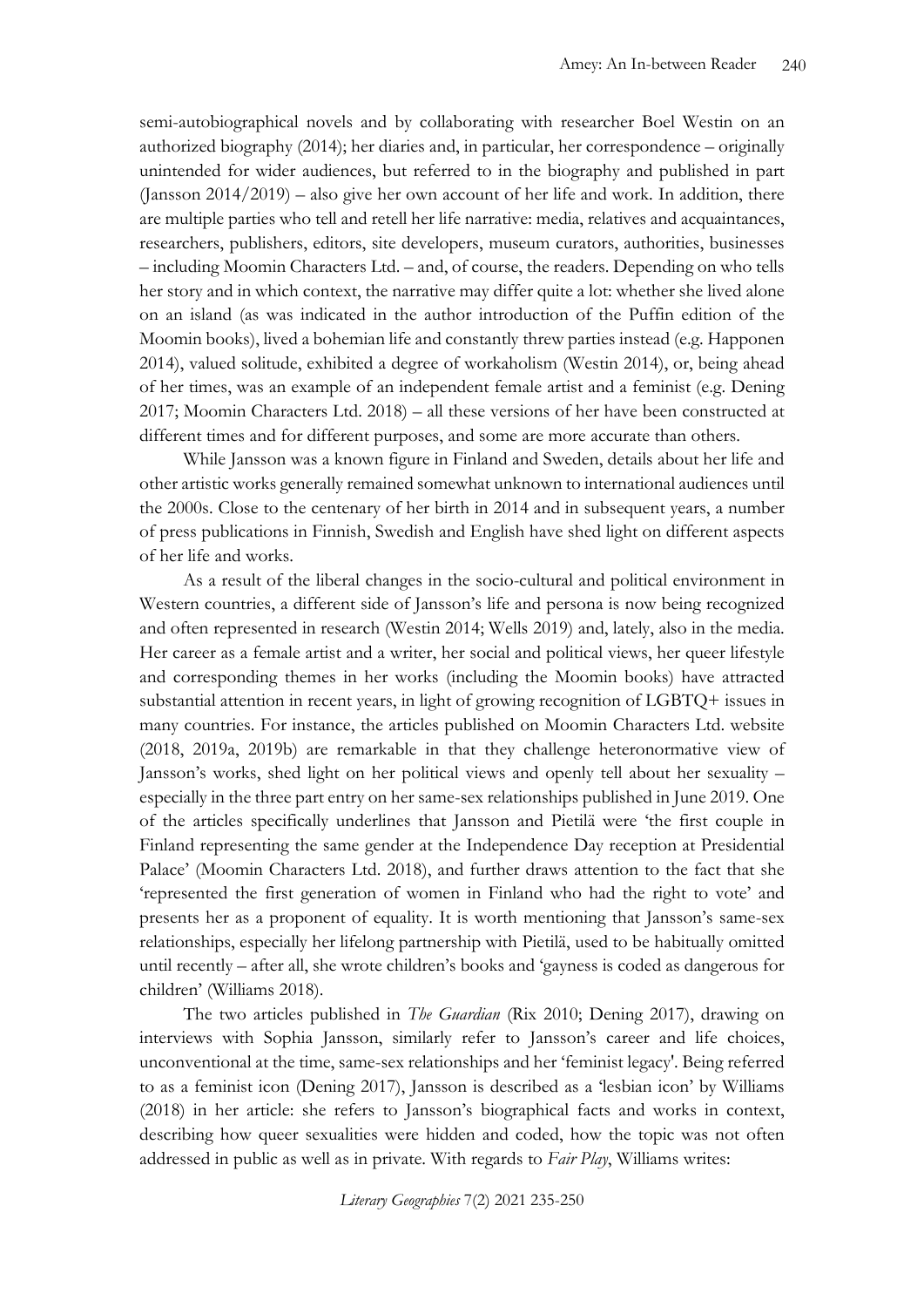But it's everyday-ness is precisely what makes it so calmly radical. It is a portrait of a lifelong lesbian couple, allowing us to see into their daily lives, the minutiae of how they live [...] No longer forced to be secretive, no longer codified or veiled, Fair Play remains a testament to the impact of Jansson and Pietilä's love, an open celebration of everyday queerness. (Williams 2018)

Through such continuous re-evaluation of Jansson's life and works in different cultural contexts and renegotiation of meanings attributed to them, she thus becomes an icon in a new way (Harju 2009; Bom 2015). She can be considered one of the iconic literary and artistic figures who 'are repeatedly found valuable enough to be integrated in new cultural contexts' (Bom 2015: 36). The process of constructing a cultural icon is closely tied to (re)negotiating social belonging. Apart from becoming an iconic figure with regards to gender and sexual equality and queer identities, the notions of nationhood often appear in both Finnish, as well as international, press publications covering Jansson's life and work: while the Moomin characters are used in Finland's national branding, the author's connection to Finland is also emphasized (e.g. Moomin Characters Ltd. 2018). At the same time, one has to remember that, during Jansson's life, her close ties to Sweden remained strong: she studied in Stockholm for a time and had familial connections in the country through her Swedish-born mother, graphic artist Signe 'Ham' Hammarsten-Jansson; as Jansson was a member of Finland's Swedish-speaking minority, her books were originally written and first published in Swedish (with some titles, Finnish translations followed only a few years after); she was also involved in several Swedish Moomin-related productions (Westin 2014).

In light of the research and media representations described above, my reading of Jansson's texts becomes geographically as well as socio-culturally and politically informed: I know of the biographical connections of the places mentioned in the texts; I am aware of the facts about her life and can place her works in the context. This knowledge acts as a background for my reading, allowing me to refer to the past while placing the narrative spatially unto the present and the city that I experience and am familiar with.

#### **Spatial connections: Locating the novels**

Both *Sculptor's Daughter* (*SD*) and *Fair Play* (*FP*) include short stories set in different locations which Jansson visited or lived in. A family tradition of spending summers on the Finnish archipelago, which Jansson continued in her adult life, also finds reflection in the texts. The childhood memoir features stories set in different places in Finland and Sweden, where the young protagonist is often accompanied by her family members; in *Fair Play*, Jansson's companion is her partner, Tuulikki Pietilä – whether in Helsinki, in their cabin on an island in the Gulf of Finland, or on their travels.

A number of stories from both books take place in Helsinki, in what were Jansson's homes during the respective periods of time. The narrator specifically indicates the street address of her childhood home, Luotsikatu (Swedish: Lotsgatan)<sup>1</sup> 4, in *Sculptor's Daughter*;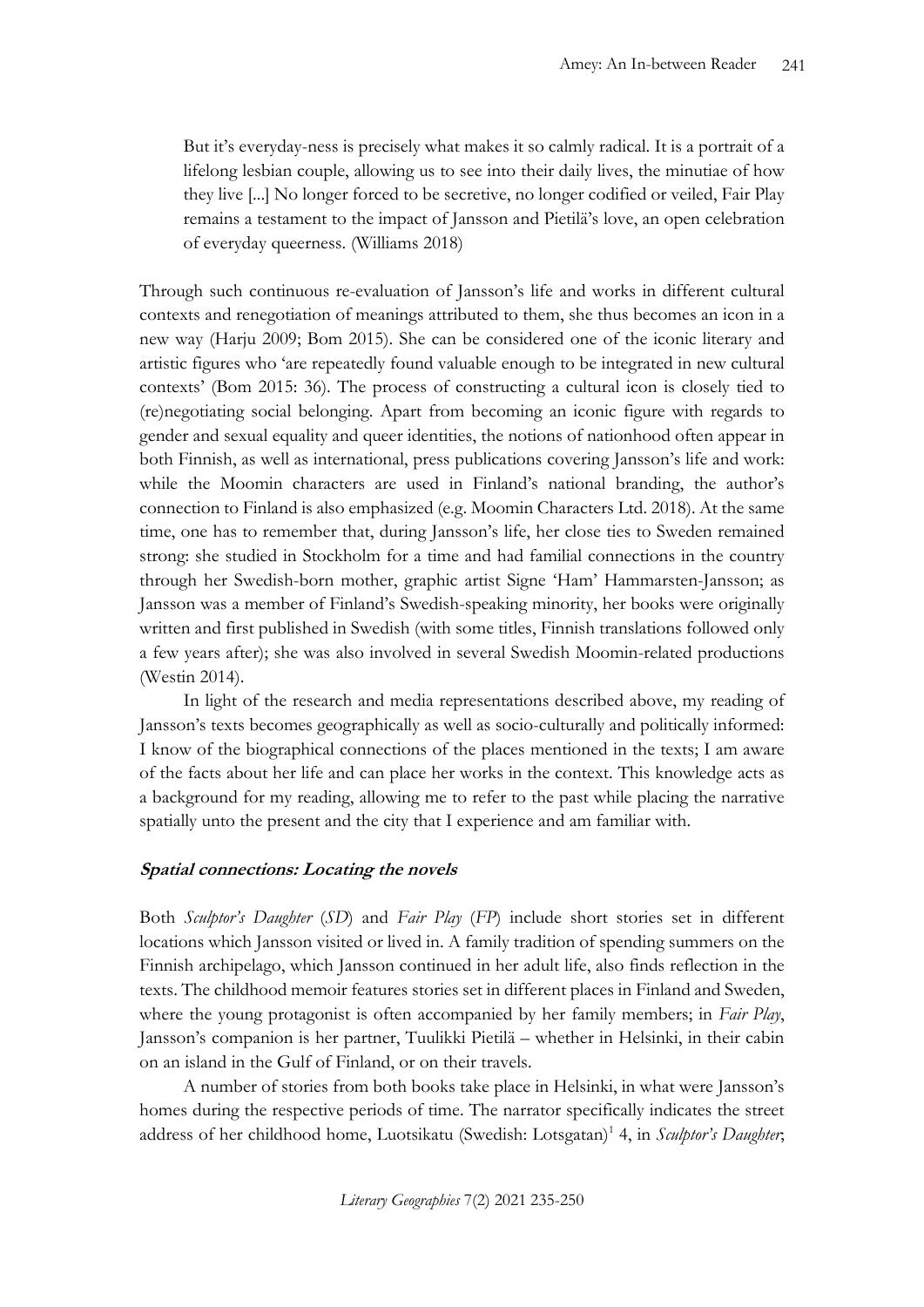the apartment, her father's studio, and the surrounding area, including the harbor and the Uspenski Cathedral, appear in the stories:

As soon as twilight comes, a great big creature creeps over the harbour. It has no face but has got very distinct hands which cover one island after another as it creeps forward. When there are no more islands left it stretches its arm out over the water, a very long arm that trembles a little and begins to grope its way towards Skatudden. Its fingers reach the Russian Church and touch the rock… (*SD*, *The Dark*: 9-10)

When you go down onto the ice, the skating-rink looks like a little bracelet of light far out in the darkness. The harbour is an ocean of blue snow and loneliness and nasty fresh air. (*SD, The Dark*: 11)

'The harbour is lovely in the fog.' [...] The harbour really was lovely. Black channels cut through the ice all the way to the distant quays where the big ships lay barely visible. (*FP*, *Fireworks*: 76)

Jansson's later home, a tower studio on Ullanlinnankatu (Swedish: Ulrikasborgsgatan) where she resided for almost sixty years during the latter part of her life, often features as a background in *Fair Play*. Jansson and her partner had separate apartments in the same house, which used to be interconnected by an attic passageway, until renovations in the later years (Westin 2014):

They lived at opposite ends of a large apartment building near the harbour, and between their studios lay the attic, an impersonal no-man's-land of tall corridors with locked plank doors on either side. Mari liked wandering across the attic; it drew a necessary, neutral interval between their domains. (*FP*, *Videomania*: 20)

Jansson's presence in Helsinki is commemorated by several plaques – the one on the wall of the apartment building where she had her tower studio (described in *Fair Play*) specifically indicates that she lived there, and two more at the artistic residences where she lived in her younger years have her name listed along with those of other famous lodgers. In 2014, to celebrate the centenary of her birth, a park not far from her childhood home (described in *Sculptor's Daughter*) was renamed after her. Apart from that, Jansson's publicly commissioned artistic works appear – or used to appear – in several locations in Finland, and the Helsinki Art Museum exhibits a collection of her works.

As a means of paying homage and marking notable events, commemoration of famous literary and artistic figures through, for example, monuments and plaques or naming of streets, buildings and parks is a relatively common occurrence (Watson 2006; Laing and Frost 2012). Such commemorative practices can also act to (re)establish spatial ties, confirming writers' and artists' connection to space and, often, to the local community and the nation (Bom 2015). The political dimension of literary spaces (McRae Andrew 2018) is clearly manifested in such practices: social and spatial belonging is established by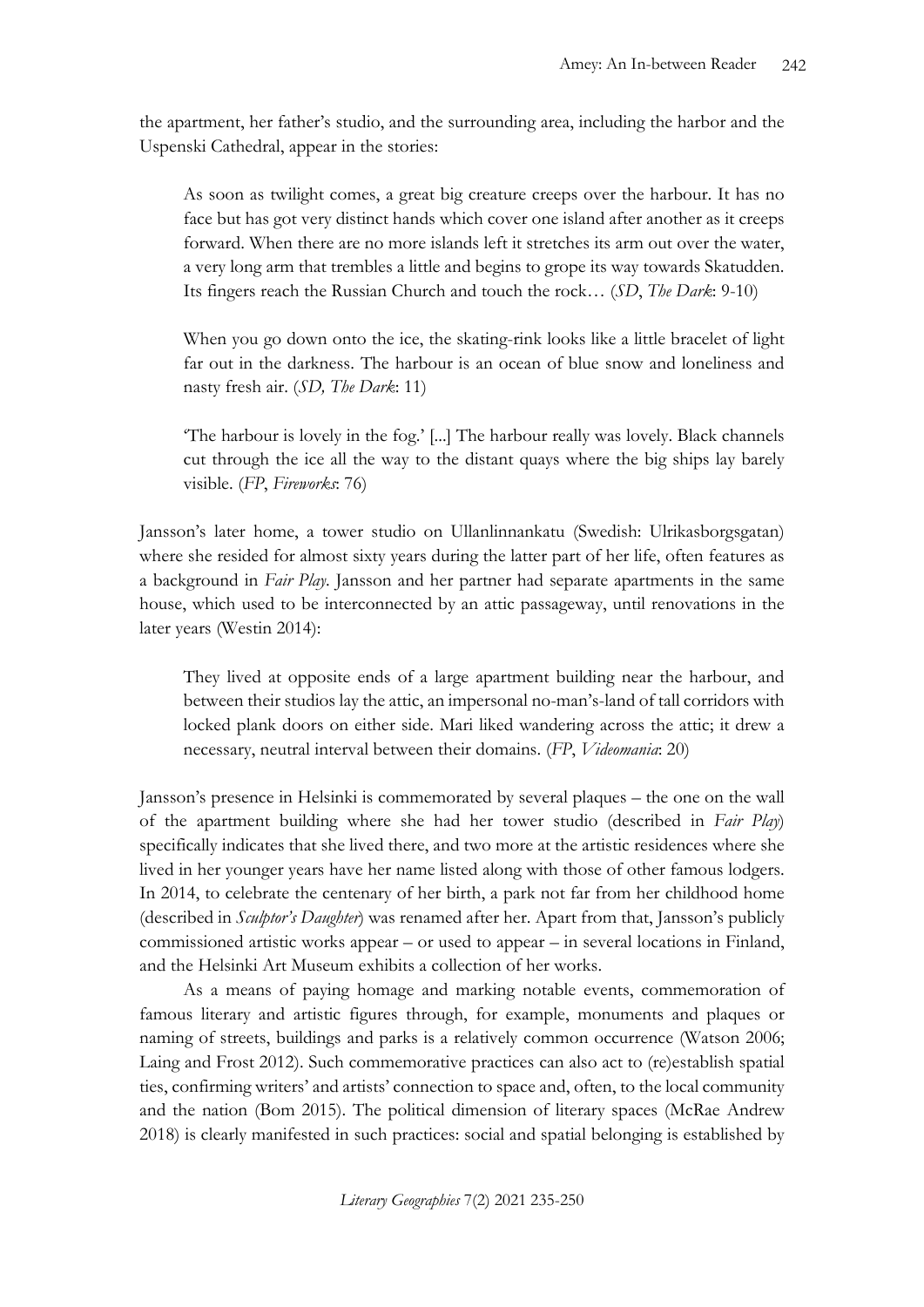'tying' authors to space and constructing them as 'one of us' collectively by media, decisionmakers, businesses and local populations (Bom 2015).

#### **Necessary self-insert: Foreign reader, local tourist**

Although when visiting the sites in the course of the fieldwork I have exhibited some degree of touristic behavior – for example, by adopting the 'tourist gaze' (Urry 2002) and searching for locations with connection to an iconic literary and artistic figure with a purpose of 'following in their footsteps' – I use the term 'visitor' rather than 'tourist' to describe the activity. This implies that a visitor can also be a local, since the Helsinki area is the place where I live and, though I might not visit all of these locations regularly, the inner city area where Jansson used to live presents a familiar sight.

The stories do not specifically feature detailed descriptions of the city, but it is always present in the background. The location and the climate are familiar to me: wind, rain and fog; cold winter months with occasional snowfall, frost and blizzard; nights that are light in summer and long and dark in winter; the times when you can see far out to sea, or the other times when you hardly distinguish the end of the street – all these are familiar, and a passing reference can tell me a lot about what the actual physical experience of it might be like:

The spring evenings had grown long, and it was hard to darken the room. (*FP, Videomania*: 21)

The snow had come early, a blizzard at the end of November. (*FP, Wladyslaw*: 69)

The early morning darkness is full of freezing bundles hunting for trees and the snow is scattered with fir twigs. (*SD, Christmas*: 153)

These are mere glimpses, but to someone who lives at this latitude it is known that nights are incredibly light in summer. Just a reference in passing, about seeing the harbor or going to the railway station, allows me to trace the movements because I know the layout of the city and, based on the material previously read about Jansson, I know the respective locations of her homes at that time.

Visiting literary sites may be a social experience, if done with a companion, in a group or as a part of larger 'official' social gathering. When I did not walk alone, the experience was to a high degree co-constructed by my co-walker (Elina) and myself, by means of observations, remarks, exclamations, thoughts expressed aloud, snippets of conversations we engaged in, random remarks, consulting maps and checking information from websites and, later, when co-creating notes for the blog entries<sup>2</sup> about the walk.

Although in the course of visiting the sites with biographical ties to Tove Jansson I experience Helsinki through its connection to her and her works (Bom 2015), it is still closely tied to my own geographic experience of the city – something I cannot (and, probably, do not want to) ignore. Jansson died in 2001, some years before I first arrived in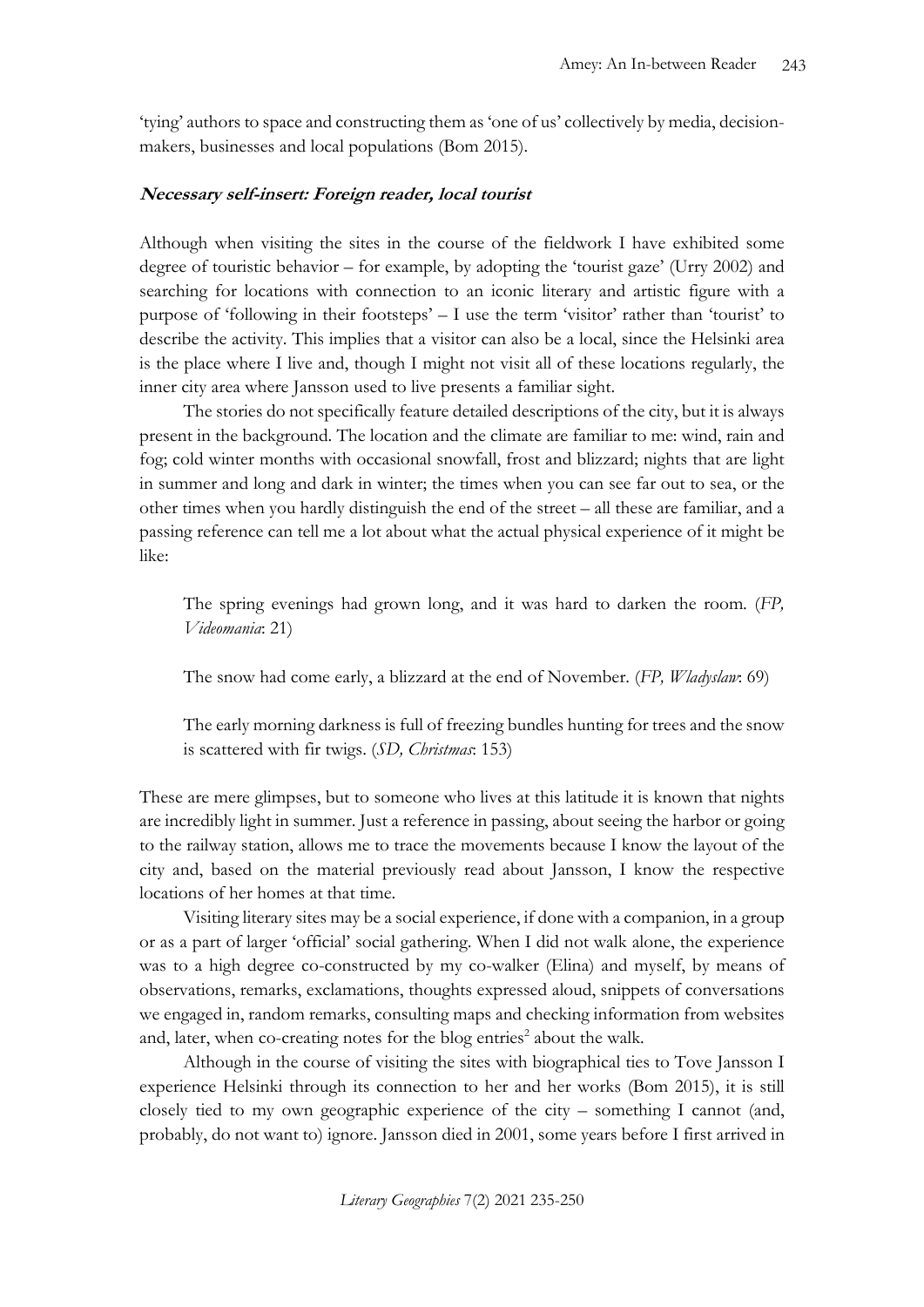Helsinki. Although I was familiar with her other artistic and literary work, I had not read her 'adult' novels prior to 2015 and was not aware of the spatial connections.

Still, as inappropriate or anachronistic as it may sound, in my spatial reading I temporarily 'invade' the literary space, placing myself there alongside the author. My personal memories and histories are attached to the spaces I visit, they intertwine with the narrative, or rather, *narratives*, of Jansson's life – the ones told by *narrators* in her semiautobiographical novels, *by herself* in her letters and diaries, and the ones told *about* her, in biographies and press articles. I recreate her story, based on these texts, and in this story I, perhaps unintentionally but unavoidably, include myself.

The building that I passed many times on my way to work is the building that used to house her art school, and the park through which I often took shortcuts has a statue (by her father Viktor Jansson) that was modeled after her. The apartment block where Jansson resided as a child is located in a relatively quiet neighborhood in the eastern part of the inner city where I sometimes went to check out the unique small cafés. While I had visited several sites with ties to Jansson before, with or without acknowledging the connection, during the fieldwork the places were chosen and visited purposely. Although some locations featured in the novels are not directly identified, they can be deduced by reading the author's biography and correlating it with her works.

Keeping the city layout in mind and referring to biographical facts as well as instances from Jansson's semi-autobiographical stories help in 'placing' and piecing the biographical narrative together. I construct the narrative, putting the pieces of the puzzle on the Helsinki map, and the final result is comprised of facts, excerpts of texts, fictionalized accounts and my own conjectures. Standing on the sidewalk next to the apartment block where she used to live and peeking into the inner courtyard, I try to imagine the author as a child, based on the black and white photographs I have seen and on her accounts from *Sculptor's Daughter* (1968/2015)*.* On the staircase leading to the upper floor where her tower studio was located, I try to figure out how her and her partner's apartments used to be connected. At other locations, I try to guess, drawing on historical and biographical records, on which floor her family had lived, or how the neighborhood had looked in her time.

#### **Locating the reader: Inside, outside, in-between?**

The way I co-construct and tie Jansson's biographical narrative to spaces in Helsinki is affected by my own social and spatial experience of living in the city as a foreign-born resident. The process also operates in reverse: places connected to her, both those I have encountered before and those that I have not previously visited, acquire an additional layer of meaning.

Meanings that people attribute to places with connections to writers and artists often reflect the values associated with their works (Squire 1994; Herbert 1996). In addition, Squire (1994) notes that visiting literary and artistic sites and paying homage to known figures often involves 'confirming' one's personal values. For some readers, places with links to Tove Jansson will undoubtedly have nostalgic associations – she is primarily celebrated as a children's book author, and the small details, like the Moomin figurines left at her grave in Hietaniemi (Swedish: Sandudd) cemetery, seem to demonstrate as much.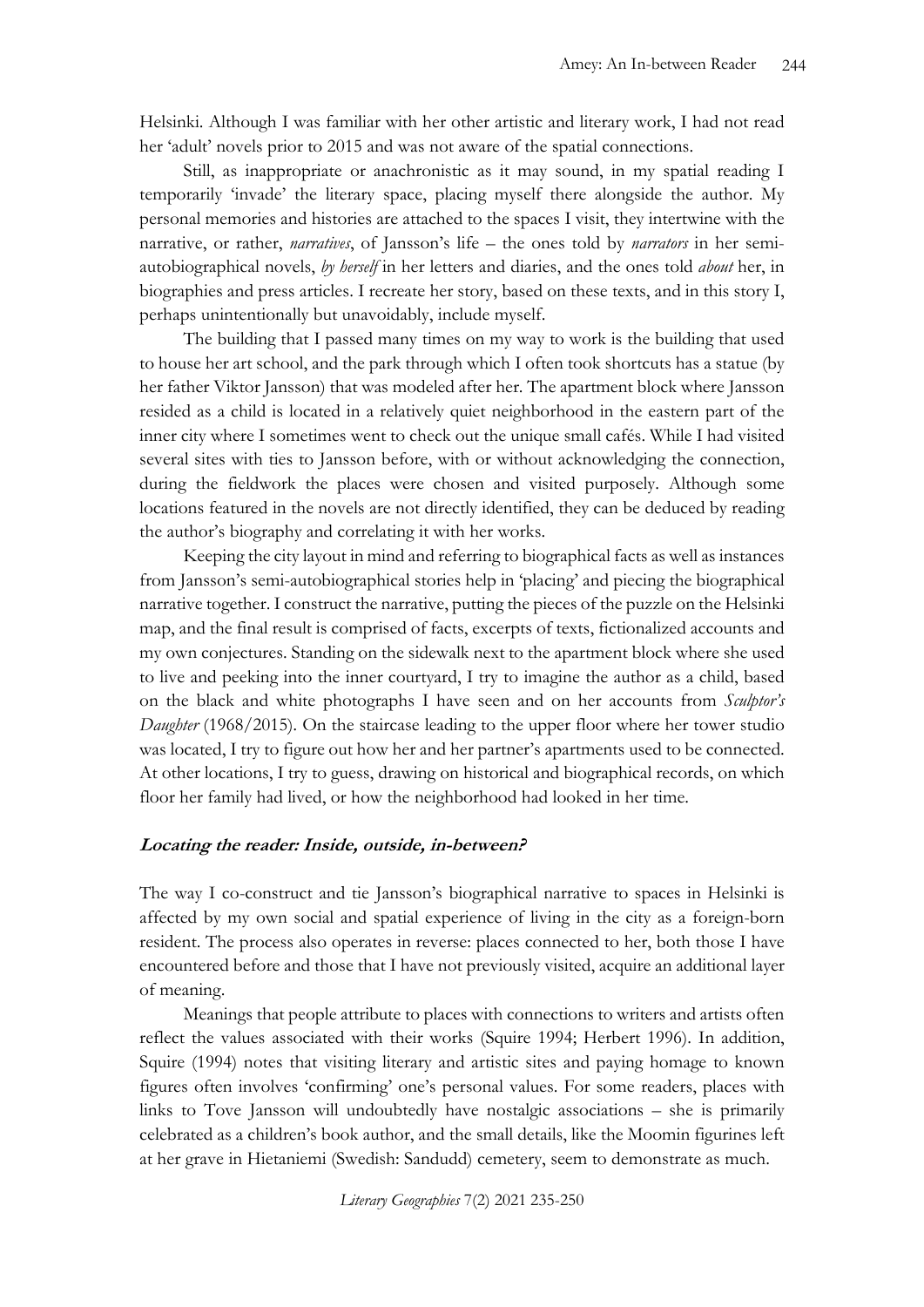While associations with childhood memories and a romanticized past might be common for visitors to the sites with connections to Jansson, for Finnish, as well as for Swedish-speaking visitors, it might also be about national or linguistic cultural heritage. There is also another side to her work and persona, which might imply values currently shared by a large proportion of the general population and governments (as well as academia) in Nordic countries: those of female independence, self-reliance and creative freedom. In my case, the values 'confirmed' during the visits are those I discovered from Jansson's biography, diaries, correspondence, and later prose: I can relate to her as a selfreliant woman for whom artistic freedom and fulfillment, and meaningful personal and professional relationships were important; thus she can be viewed as my ideological predecessor from the twentieth century.

At the same time, for me, the nostalgic connection to Jansson's children's literature is weak – I only vaguely remember being read the Moomin books when I was a child. The national and linguistic connection is basically non-existent – I cannot view Jansson's works as part of my cultural heritage, since I was not born in Finland. Despite remembering Moomin characters' names in Swedish, I have virtually no knowledge of the Swedish language. I cannot read Jansson's works and correspondence in the original, and I must rely on the English translation when reading her biography by Boel Westin (2014). But then again, the majority of Finnish-speakers will read her works in translation, despite viewing them as their cultural heritage; and the English names of the characters known to the international audience are not the original ones either. Does it matter, after all, in which language the works were originally written, if the readers in different parts of the world 'share' these stories, familiar from their childhood or discovered during adulthood, and find her books highly relevant and personally meaningful?

As I traverse through urban space that Jansson used to occupy and where her novels were (at least partly) imagined and written, I not only metaphorically ask to 'share' Jansson with me, I also, quite literally, have come to share the space (Hones 2004). As a resident of foreign background, but at the same time a reader and researcher, who has the freedom, leisure time and resources not only to read, but also to visit the related sites, I am 'privileged and marginalised, at the same time' (551) – not quite a tourist, but not truly a local (Stead 2010). Although Jansson and her characters can be regarded as national icons, she could, at the same time, be potentially viewed as an outsider – as she was a member of a linguistic minority, a female artist with views liberal for the time, and in addition, because of her sexuality, lifestyle and alternative living arrangements. This point of view, on some level, parallels my own 'in-betweenness.' Does she, as a Swedish-speaking writer, 'belong' to Finnish people? Does she belong in the artists' or in the writers' camp? Do Moomins 'belong' to children, or to a variety of audiences all over the world? Does she 'belong' to me as a reader?

#### **Conclusion: To whom do authors and texts 'belong'?**

In this article, I have looked at personal geographies of reception, examining my own spatial reading of the two novels by Tove Jansson, *Sculptor's Daughter* and *Fair Play*, as well as texts written about her, such as biographies, online articles and press publications. I

*Literary Geographies* 7(2) 2021 235-250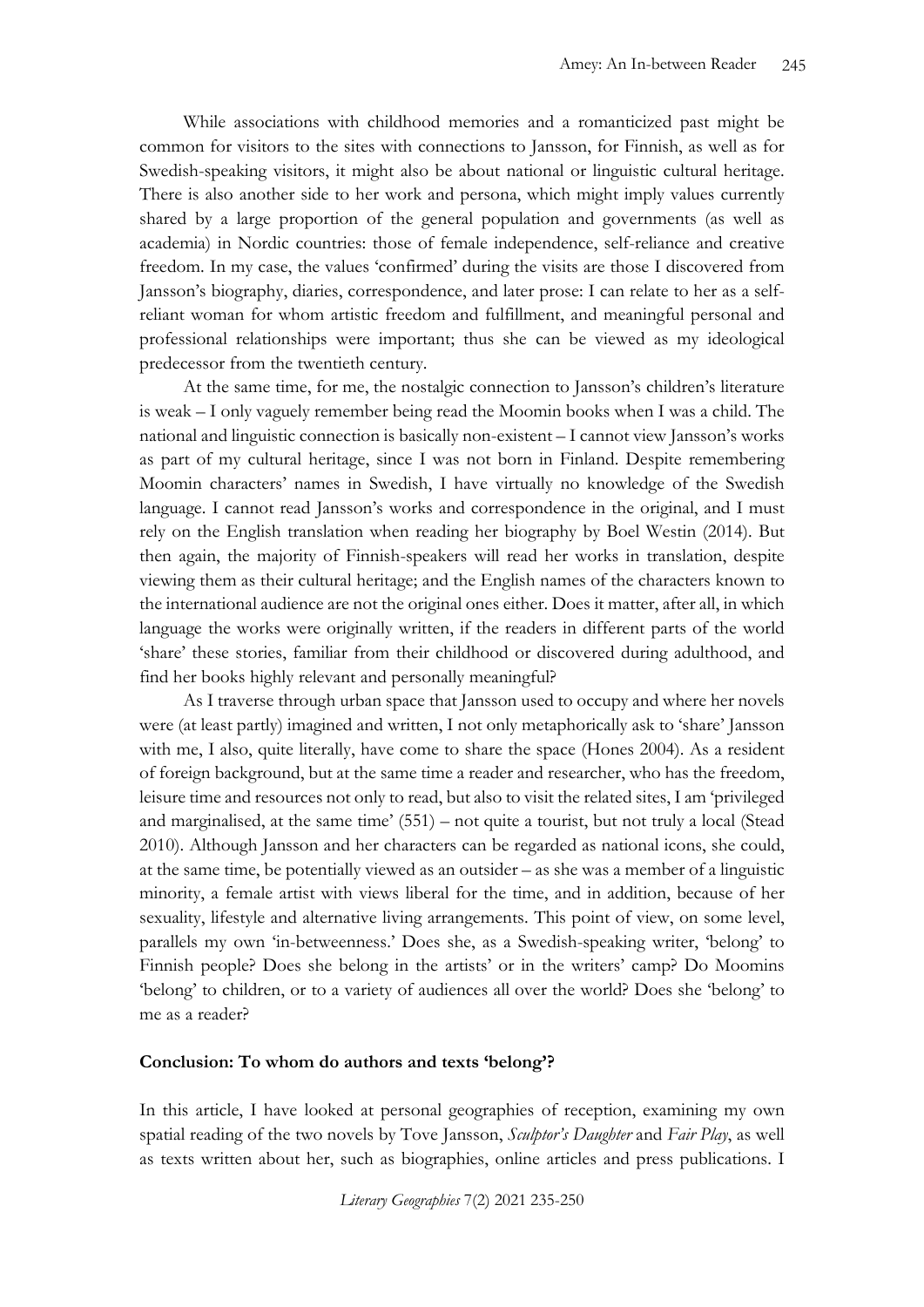looked at my socio-spatial position as a 'situated' reader, to analyze how this situatedness influences the way I read the texts by and about Jansson. In addition to my own experience of the city and the interplay of my belongings (and non-belongings), previously constructed narratives of Jansson's life – told by researchers, media, site managers and businesses in different ways – influenced the reading.

I have used autoethnography as a method, which allowed me to consider my personal response in the course of engagement with the texts and during the fieldwork in Helsinki. As I currently reside in the city, places I encountered with biographical connections to Jansson also have personal memories and meanings attached to them. While my previous geographical experience affected the way I interpret, imagine and 'locate' the texts, the process also happened in reverse: the text I read also affected my perception of familiar spaces, adding a new dimension to them.

I concentrated on the notions of belonging and non-belonging as they appear in my reading of the texts and in the course of the fieldwork. Jansson's (non)belonging as an author seemed to echo my own in-betweenness as a reader, researcher and a foreign-born Finnish resident. In my spatial reading we both appear to be 'in-between': not quite belonging, but not really outsiders.

As was previously mentioned, based on the reader's situatedness, the work will not have the same meaning for everyone (Brooks and Browne 2012), and possible interpretations of the text by different audiences and in different contexts need to be taken into consideration when analyzing audience response. I acknowledge that my reading and the meanings I assign to Jansson's works and places with connections to her are influenced by my own rather privileged position – that of a white European scholar, with enough time on my hands to engage with fiction and wander around the city in search of sites with literary connections. I recognize that for other readers, social dimension and collectively attributed meanings can be of great importance. However, in my spatial reading, the individual dimension (Antonsich 2010b) also appears prominently: while I share liberal views and values with a large proportion of my generation within the population, I am more likely to see 'myself' in the novels also due to my beliefs, research interests, career choices, and preferences with regards to literature; my spatial experience is also highly personal – the memories and experience of Helsinki are my own and have meanings which are not collectively shared.

Literary works are always situated, written in specific context with certain intentions, by authors whose position and experience affected the way they produced the text. Even widely known and appreciated texts might not appeal to all in a similar way: readers' positions with regards to, for example, socioeconomic class, gender, cultural and ethnic groups, and the context in which the text is read may result in different interpretations (Sharp 2000; Crang 2003). Readers' individual and collective interpretations can go against commonly accepted or intended interpretations of the texts (Sharp 2000). Such 'not-ideal' or 'resistant readers' (Hones 2013) create their own readings and assign different meanings to the texts. In time, widely shared collective interpretation of the texts might change in response to a changing sociopolitical climate. The meanings attributed to the texts are likely to find reflections in the way places with connections to the texts and their authors are perceived and experienced (Squire 1994; Herbert 1996).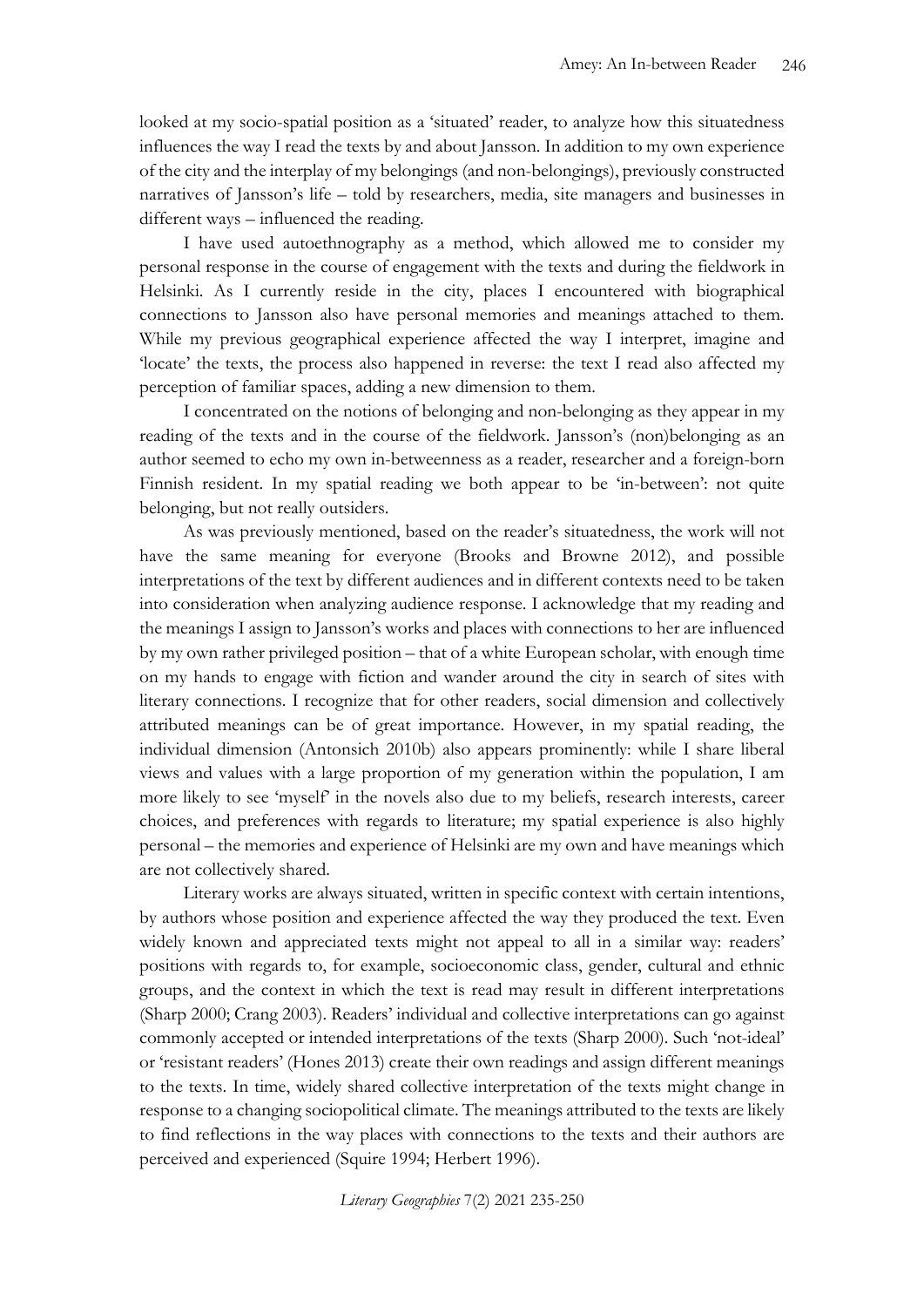To conclude, I will briefly consider the possible implications of different readerships developing their own understanding of and modes of engagement with Jansson's work and places associated with her. Although her most famous creations, the Moomins, are often viewed as part of the heteronormative family-centered ideological framework, reading Jansson's novels, diaries and correspondence, as well as recent biographies and press articles provides a different picture, allowing for her works and the spaces she inhabited to be interpreted in a new light. At the same time, as her works are found valuable in new contexts, not all readers might find them understandable and relatable.

While for international readers Jansson's works can undoubtedly be significant and visiting places associated with her can be of personal importance, I would like to consider also non-native Finnish residents as potential readers of her works. Officially determined belonging often means that people are legally allowed to come and stay (Yuval-Davis 2006). But even if they are seen as 'belonging' to the country, do foreign-born residents and citizens have any claim on cultural productions of their new home? Even if they 'belong,' do the writers and their work 'belong' to them? Is Jansson's Helsinki their Helsinki? Are they 'allowed' to participate in the spatial event of the text (McRae Andrew 2018)? How will their views and experiences (re)shape the understanding of Jansson's works and in which ways could it affect the way places connected to her are perceived? While I have only touched on the subject of different readerships with my personal and very subjective account in this study, future research can further investigate how various situated readerships – including foreign-born residents of Nordic countries as well as citizens with immigrant backgrounds – engage with the works of Tove Jansson and other Scandinavian authors. It would be especially useful to look at a variety of existing individual and collective readings and interpretations of the works of children's literature as well as LGBTQ+ literature in the Nordic countries.

The recent Finnish biopic film *Tove* (2020), produced in Swedish language, opens up the details about Jansson's life which might not have previously been widely known, especially to audiences outside of Finland and Sweden. As her story is being presented to wider viewership, places with connections to Jansson, and also her works, might acquire new meanings.

In light of the ongoing COVID-19 pandemic and measures and restrictions associated with it, 'exploring' cities (and, where possible, regions) where one resides might become a trend; one of the ways to 'augment' (Sandvik and Waade 2008) the familiar spaces may be through tracing connections to fiction and authors' biographies.

#### **Acknowledgements**

This work has been supported by the Academy of Finland under Grant SA311877 ('Crises Redefined: Historical Continuity and Societal Change' aka CRISES).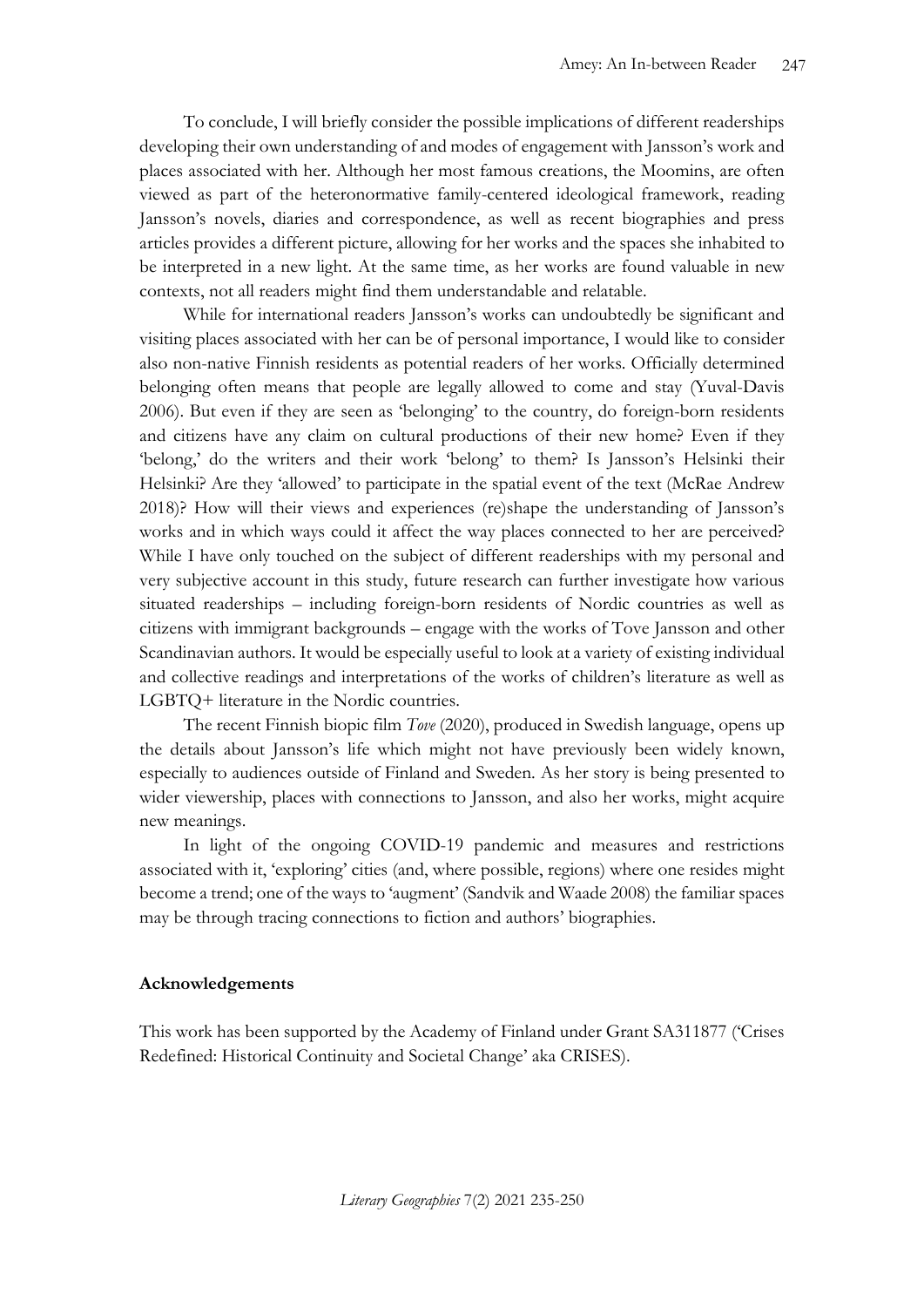#### **Notes**

<sup>1</sup> In Finland, both Finnish and Swedish languages have official status. Helsinki is one of Finland's officially bilingual municipalities where cities, towns and streets carry names in both Finnish and Swedish, and street signs are provided in both languages. In this article, I have used the Finnish name for Helsinki, as it is more widely known, while the names of the streets and neighborhoods are given in Finnish and Swedish (the latter in brackets).

<sup>2</sup> Observations at the sites related to Tove Jansson are documented in several blog entries in an online blog dedicated to art and literary studies [\(https://aurorahorizonscene.wixsite.com/aurorahorizon\)](https://aurorahorizonscene.wixsite.com/aurorahorizon), published in collaboration with Elina Huttunen.

#### **Works Cited**

- Amey, E. (2019) ''Chasing writers' ghosts through a modern city: Augmenting urban space with literary connections during the Tove Jansson walk in Helsinki.' *Academic Quarter*, 18, pp. 103-115.
- Anderson, J. (2015) 'Towards an Assemblage Approach to Literary Geography.' *Literary Geographies*, 1(2), pp. 120-137.
- Antonsich, M. (2010a) 'Searching for belonging—An analytical framework.' *Geography Compass*, 4(6), pp. 644-659.
- Antonsich, M. (2010b) 'Meanings of place and aspects of the Self: An interdisciplinary and empirical account.' *GeoJournal*, 75(1), pp. 119-132.
- Bogdan, D., Cunningham, E. J. and Davis, H. E. (2000) 'Reintegrating Sensibility: Situated Knowledges and Embodied Readers.' *New Literary History*, 31(3), pp. 477-507.
- Bom, A. K. (2015) 'Affective Practice in the Icon-city: Ownership, Authenticity and Fictionalization of Urban Space.' *Academic Quarter,* 10, pp. 35-52.
- Brooks, W. and Browne, S. (2012) 'Towards a Culturally Situated Reader Response Theory.' *Children's Literature in Education*, 43(1), pp. 74-85.
- Crang, M. (2003) 'Placing Jane Austen, displacing England: touring between book, history and nation.' *In* Pucci, S. R. and Thompson, J. (eds) *Jane Austen and Co.: Remaking the Past in Contemporary Culture*. New York: SUNY Press, pp. 111-132.
- Dening, L. (2017) 'The Moomins: Tove Jansson's feminist legacy.' *The Guardian*, 26 September 2017. [Online] [Accessed 14 May 2020] [https://www.theguardian.com/](https://www.theguardian.com/lifeandstyle/2017/sep/26/moomins-tove-jannson-feminist-oxfam) [lifeandstyle/2017/sep/26/moomins-tove-jannson-feminist-oxfam](https://www.theguardian.com/lifeandstyle/2017/sep/26/moomins-tove-jannson-feminist-oxfam)
- Happonen, S. (2014) 'Parties as Heterotopias in Tove Jansson's Moomin Illustrations and Texts.' *The Lion and the Unicorn*, 38(2), pp. 182-199.
- Haraway, D. (1988) 'Situated Knowledges: The Science Question in Feminism and the Privilege of Partial Perspective.' *Feminist Studies*, 14(3), pp. 575-599.
- Harju, M.-L. (2009) 'Tove Jansson and the Crossover Continuum.' *The Lion and the Unicorn*, 33(3), pp. 362-375.
- Herbert, D. T. (1996) 'Artistic and Literary Places in France as Tourist Attractions.' *Tourism Management*, 17(2), pp. 77-85.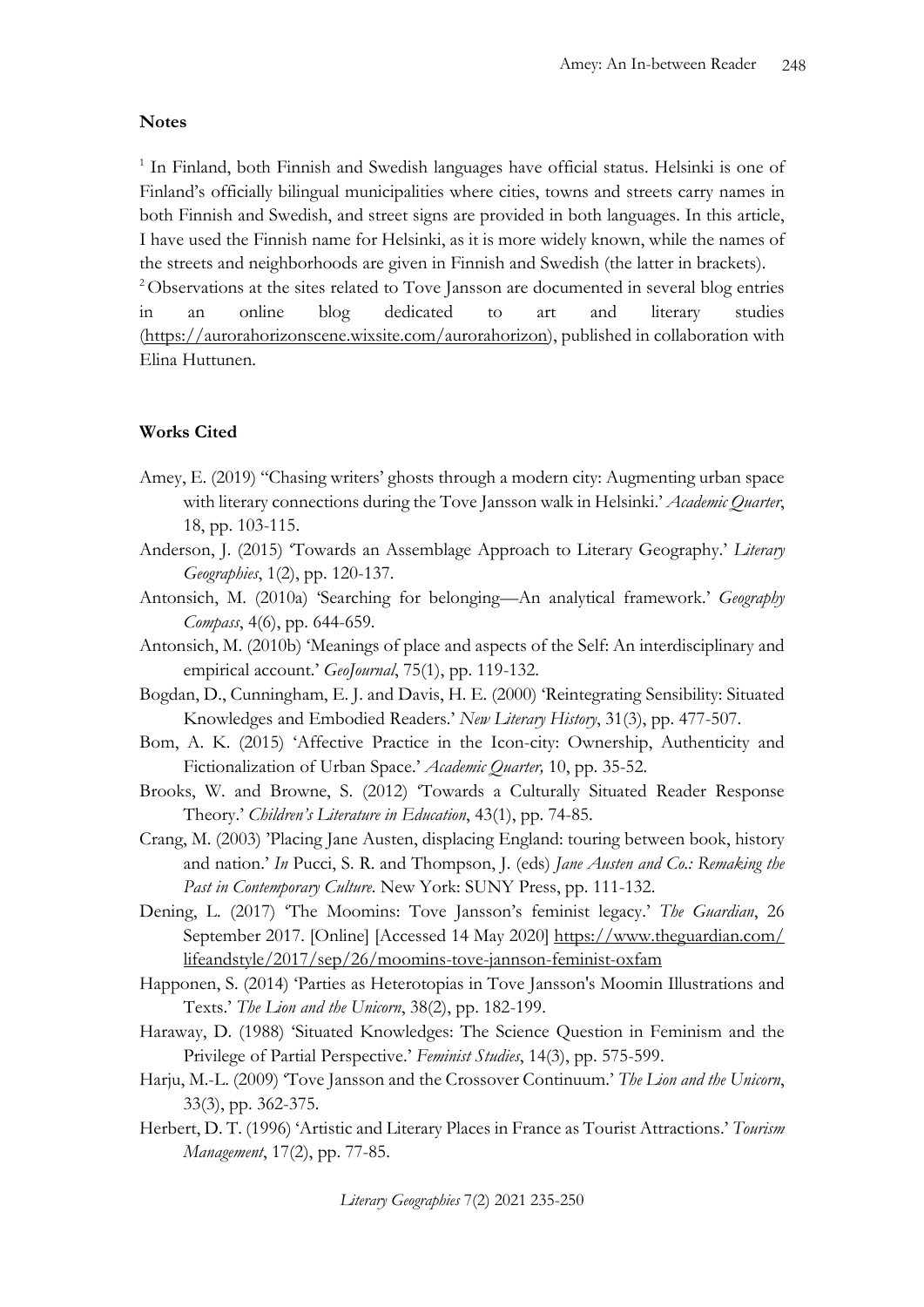Hones, S. (2004) 'Sharing Academic Space.' *Geoforum*, 35(5), pp. 549-552.

- Hones, S. (2008) 'Text as It Happens: Literary Geography.' *Geography Compass*, 2(5), pp. 1301-1317.
- Hones, S. (2013) 'The Literary Dimension.' *In* Acuto, M., and Steele, W. (eds) *Global City Challenges: Debating a Concept, Improving the Practice.* Basingstoke: Palgrave Macmillan, pp. 101-116.
- Hones, S. (2014) *Literary Geographies: Narrative Space in 'Let the Great World Spin'.* London: Palgrave Macmillan.
- Jansson, T. (1968/2015) *Sculptor's Daughter: A Childhood Memoir* [Swedish: *Bildhuggarens dotter*]. Translated by K. Hart. London: Sort of Books.
- Jansson, T. (1989/2011) *Fair Play* [Swedish: *Rent spel*]. Translated by T. Teal. London: Sort of Books, Adobe Digital Editions.
- Jansson, T. (2014/2019) *Letters from Tove* [Swedish: *Brev från Tove Jansson*]. Edited by B. Westin and H. Svensson, translated by S. Death. London: Sort of Books.
- Laing, J. and Frost, W. (2012) *Books and Travel: Inspiration, Quests and Transformation.* Bristol: Channel View Publications.
- Lähdesmäki, T., Saresma, T., Hiltunen, K., Jäntti, S., Sääskilahti, N., Vallius, A. and Ahvenjärvi, K. (2016) 'Fluidity and flexibility of "belonging": Uses of the concept in contemporary research.' *Acta Sociologica*, 59(3), pp. 233-247.
- McLaughlin, D. (2016) 'The Work and the World: Mobilities and Literary Space.' *Literary Geographies*, 2(2), pp. 122-127.
- McRae Andrew, L. (2018) 'Towards a Political Literary Geography.' *Literary Geographies*, 4(1), pp. 34-37.
- Moomin Characters Ltd. (2018) 'Tove Jansson's home country Finland is a pioneer in equality.' 19 March 2019. [Online] [Accessed 14 May 2020] [https://www.moomin.com/en/blog/tove-janssons-home-country-finland-is-a](https://www.moomin.com/en/blog/tove-janssons-home-country-finland-is-a-pioneer-in-equality/#eb434b88)[pioneer-in-equality/#eb434b88](https://www.moomin.com/en/blog/tove-janssons-home-country-finland-is-a-pioneer-in-equality/#eb434b88)
- Moomin Characters Ltd. (2019a) "I've fallen madly in love with a woman" Queer themes in Tove Jansson's life and work, part 1.' 20 June 2019. [Online] [Accessed 14 May 2020] [https://www.moomin.com/en/blog/ive-fallen-madly-in-love-with-a](https://www.moomin.com/en/blog/ive-fallen-madly-in-love-with-a-woman-queer-themes-in-tove-janssons-life-and-work-part-1/)[woman-queer-themes-in-tove-janssons-life-and-work-part-1/](https://www.moomin.com/en/blog/ive-fallen-madly-in-love-with-a-woman-queer-themes-in-tove-janssons-life-and-work-part-1/)
- Moomin Characters Ltd. (2019b) 'An artist, a friend, a lover A new book compiled from Tove Jansson's private letters reveals new sides of the Moomin creator.' 9 October 2019. [Online] [Accessed 14 May 2020] [https://www.moomin.com/en/blog/an](https://www.moomin.com/en/blog/an-artist-a-friend-a-lover-a-new-book-compiled-from-tove-janssons-private-letters-reveals-new-sides-of-the-moomin-creator/)[artist-a-friend-a-lover-a-new-book-compiled-from-tove-janssons-private-letters](https://www.moomin.com/en/blog/an-artist-a-friend-a-lover-a-new-book-compiled-from-tove-janssons-private-letters-reveals-new-sides-of-the-moomin-creator/)[reveals-new-sides-of-the-moomin-creator/](https://www.moomin.com/en/blog/an-artist-a-friend-a-lover-a-new-book-compiled-from-tove-janssons-private-letters-reveals-new-sides-of-the-moomin-creator/)
- Nail, T. (2017) 'What is an Assemblage?' *SubStance*, 46(1), pp. 21-37.
- Pearce, L. (2002) 'The place of literature in the spaces of belonging.' *European Journal of Cultural Studies*, 5(3), pp. 275–291.
- Rix, J. (2010) 'The Moomins a family affair.' *The Guardian*, 3 July 2010. [Online] [Accessed 14 May 2020] [https://www.theguardian.com/lifeandstyle/2010/jul/03/moomins](https://www.theguardian.com/lifeandstyle/2010/jul/03/moomins-tove-jansson-sophia)[tove-jansson-sophia](https://www.theguardian.com/lifeandstyle/2010/jul/03/moomins-tove-jansson-sophia)
- Rosenblatt, L. (1982) 'The Literary Transaction: Evocation and Response.' *Theory into Practice*, 21(4), pp. 268-277.